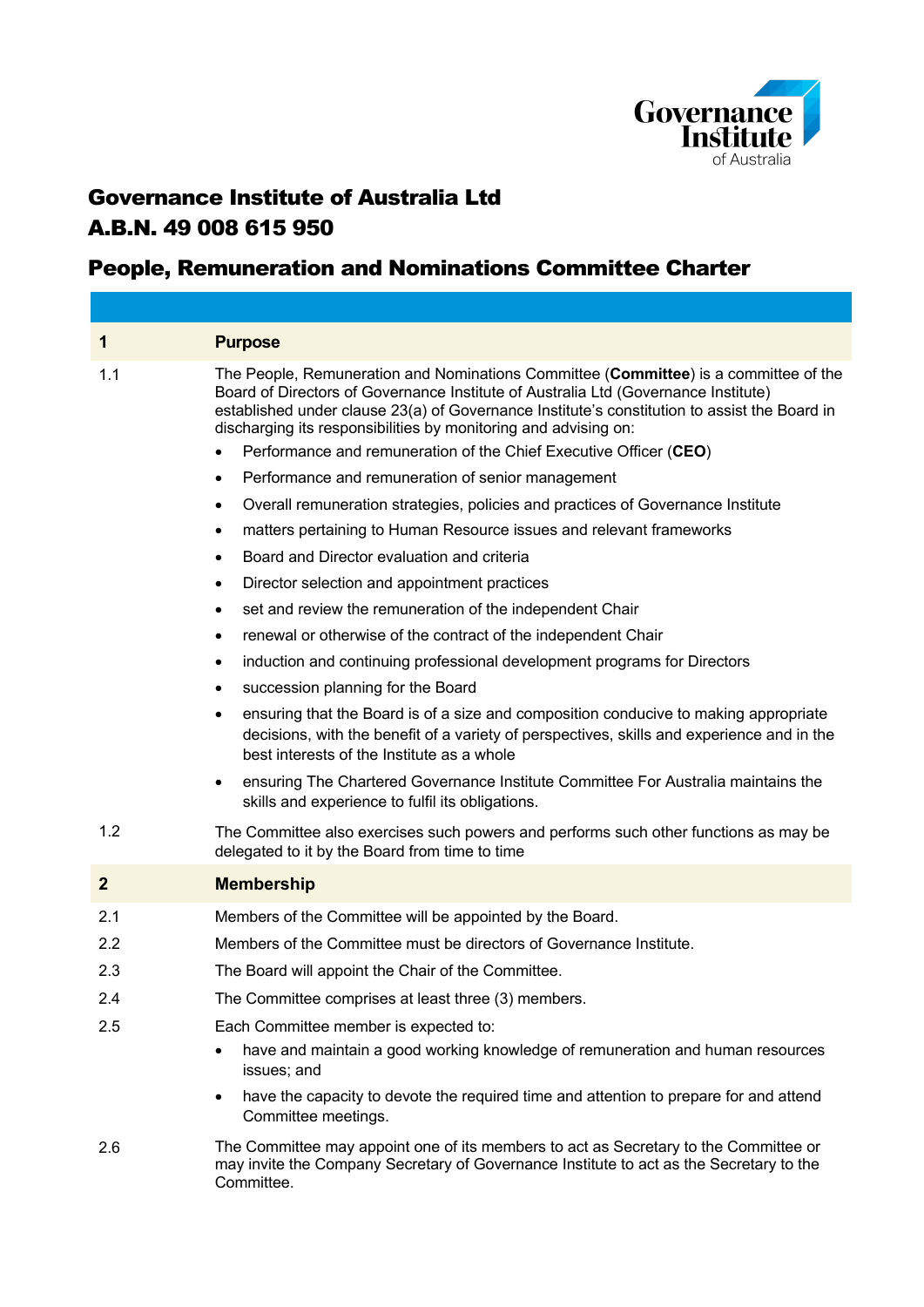| 3    |       | <b>Meetings</b>                                                                                                                                                                                                                                                                                                                           |
|------|-------|-------------------------------------------------------------------------------------------------------------------------------------------------------------------------------------------------------------------------------------------------------------------------------------------------------------------------------------------|
| 3.1  |       | The Committee must meet at least twice in each year                                                                                                                                                                                                                                                                                       |
| 3.2  |       | Any Committee member may, and the Committee Chair or Secretary, at the request of a<br>Committee member, must convene a meeting of the Committee.                                                                                                                                                                                         |
| 3.3  |       | The agenda for Committee meetings is determined by the Committee Chair.                                                                                                                                                                                                                                                                   |
| 3.4  |       | The agenda and supporting papers are to be delivered to Committee members by the<br>Committee Secretary at least seven (7) days in advance of each meeting. Late papers may<br>be accepted only with the consent of the Committee Chair.                                                                                                  |
| 3.5  |       | Meetings and the proceedings of the Committee are governed by the provisions of the<br>constitution of Governance Institute regulating meetings and proceedings of the Board.                                                                                                                                                             |
| 3.6  |       | A Committee meeting may be called or held using any technology consented to by each<br>member. The consent may be a standing one.                                                                                                                                                                                                         |
| 3.7  |       | A quorum for any meeting is any two members of the Committee.                                                                                                                                                                                                                                                                             |
| 3.8  |       | In the absence of the Committee Chair (or his or her properly appointed delegate), the<br>members will elect one of their number as chair of that meeting.                                                                                                                                                                                |
| 3.9  |       | The Committee may invite other people including employees, directors of Governance<br>Institute and external advisers to attend all or part of its meetings, as it deems necessary or<br>appropriate.                                                                                                                                     |
| 3.10 |       | If an employee of Governance Institute or other person has a material personal interest in a<br>matter that is being considered at a meeting, he or she must not be present for<br>consideration of that matter unless the interest has been fully disclosed to the Committee<br>and the Committee agrees that the person may be present. |
| 3.11 |       | Decisions of the Committee may be made:                                                                                                                                                                                                                                                                                                   |
|      |       | at a duly called and constituted meeting; or<br>by a resolution in writing notified to all members of the Committee and signed by at<br>$\bullet$<br>least 75% of the members of the Committee who are entitled to vote on the resolution.                                                                                                |
| 3.12 |       | All members, directors and other attendees at Committee meetings are required to keep all<br>information presented (whether written or oral) or discussed at Committee meetings<br>confidential and only use and disclose this information in the proper discharge of their<br>duties to Governance Institute.                            |
| 4    |       | <b>Minutes</b>                                                                                                                                                                                                                                                                                                                            |
| 4.1  |       | Minutes are to be prepared for each Committee meeting.                                                                                                                                                                                                                                                                                    |
| 4.2  |       | The draft minutes of each Committee meeting are to be reviewed by the Committee Chair<br>and circulated to all Committee members by the Committee Secretary as soon as<br>practicable.                                                                                                                                                    |
| 4.3  |       | The Committee must confirm the minutes of each Committee meeting at its next meeting<br>(or the next practicable meeting if the minutes are not available at the next meeting).                                                                                                                                                           |
| 4.4  |       | A copy of the minutes once they have been reviewed by the Committee Chair must be<br>included in the papers for the next Board meeting.                                                                                                                                                                                                   |
| 5    |       | <b>Responsibilities</b>                                                                                                                                                                                                                                                                                                                   |
| 5.1  |       | Performance and remuneration of the CEO                                                                                                                                                                                                                                                                                                   |
|      | 5.1.1 | Monitoring, reviewing and making recommendations to the Board on key accountabilities<br>and performance measures for the CEO (including the CEO's performance management<br>plan).                                                                                                                                                       |
|      | 5.1.2 | Making recommendations to the Board on the terms and conditions of the CEO's<br>employment contract, including fixed annual remuneration and incentive payments.                                                                                                                                                                          |
|      | 5.1.3 | Reviewing, at least annually, the CEO's remuneration arrangements and advising the<br>Board of any recommended changes to those arrangements.                                                                                                                                                                                             |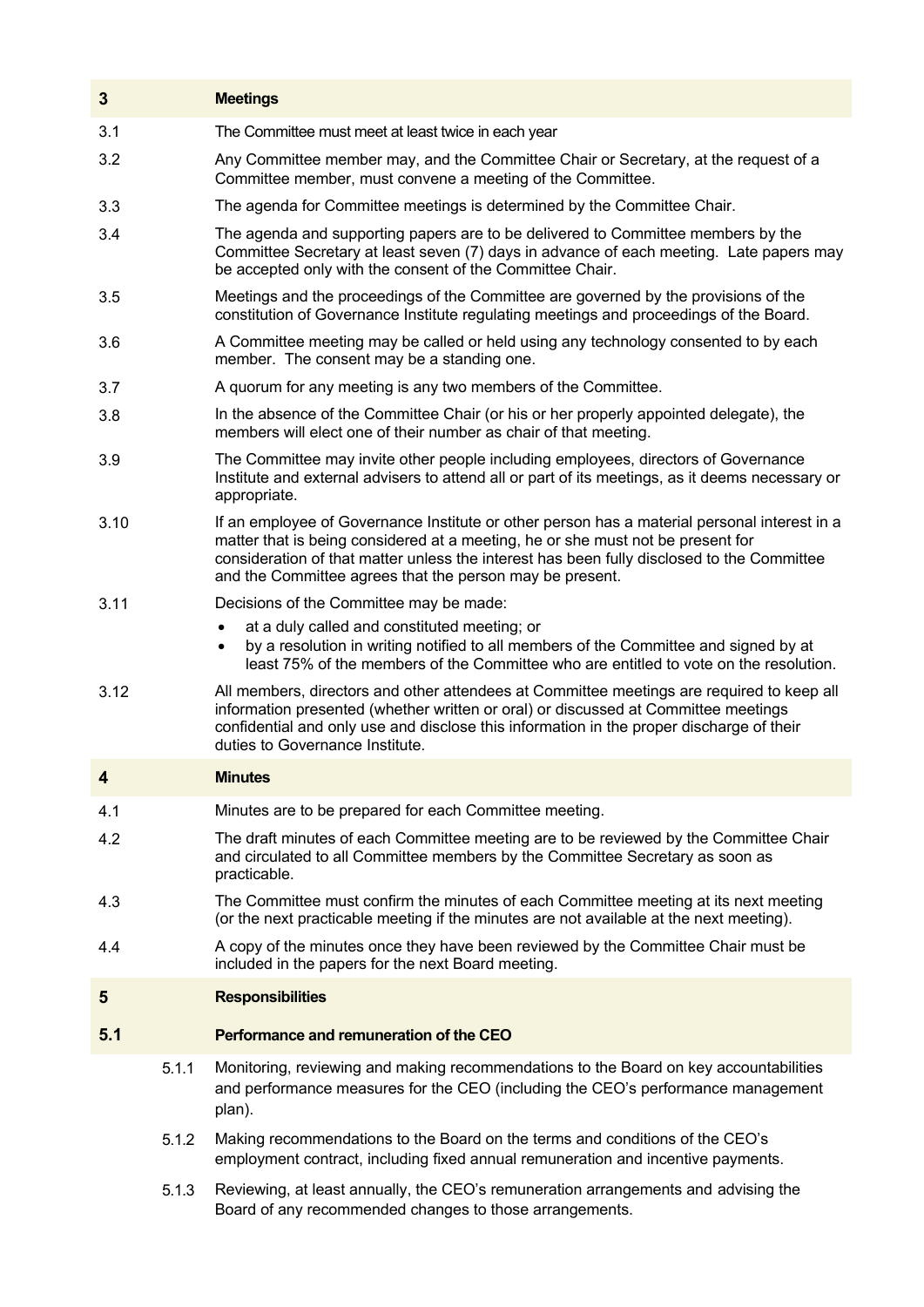- 5.1.4 Monitoring the performance of the CEO and, at least annually, undertaking a formal review of the CEO's performance and making recommendations to the Board on the CEO's entitlement to performance based remuneration.
- 5.1.5 Advising the Board on the policy for approving international travel and claims for expenses by the CEO.

### **5.2 Performance and remuneration of senior management**

- 5.2.1 Considering the results of the CEO's annual performance review of senior management, being the executives of Governance Institute who report directly to the CEO.
- 5.2.2 Considering and making recommendations to the Board with respect to the CEO's recommendations in relation to fixed and performance based remuneration for senior management.

## **5.3 Overall remuneration strategies, policies and practices of Governance Institute**

- 5.3.1 Considering and making recommendations to the Board in relation to the overall remuneration strategies, policies and practices of Governance Institute including:
	- Salary levels
	- Salary packaging
	- Incentive schemes
	- Performance related bonuses
	- Superannuation
	- Fringe benefits
	- Travel and entertainment
	- Termination and retirement entitlements
	- Succession planning and career development

In its consideration of the issues set out in this section the Committee will give due consideration to the views and recommendations of the CEO.

#### **5.4 Human Resources**

- 5.4.1 Assisting the Board through monitoring management's policies, strategy and performance objectives in relation to Human Resources.
- 5.4.2 Assisting the Board in reviewing succession plans for the executive leadership team

## **5.5 Board Performance assessment**

5.5.1 Undertake for Board consideration, an annual Board performance assessment, using mechanisms as determined by the Board.

## **5.6 Director Induction and Training**

- 5.6.1 Ensure appropriate Director induction processes are in place and are undertaken for all new Directors.
- 5.6.2 Ensure continuing professional development programs are available for Directors.
- 5.6.3 Regularly consider the succession planning for the Chair and Directors.

## **5.7 Independent Chair**

- 5.7.1 The Committee, when considering the remuneration of the independent Chair, will ensure the Independent Chair is excluded from deliberations.
- 5.7.2 The Committee, when considering the renewal or otherwise of the contract of the independent Chair, will ensure the Independent Chair is excluded from deliberations.